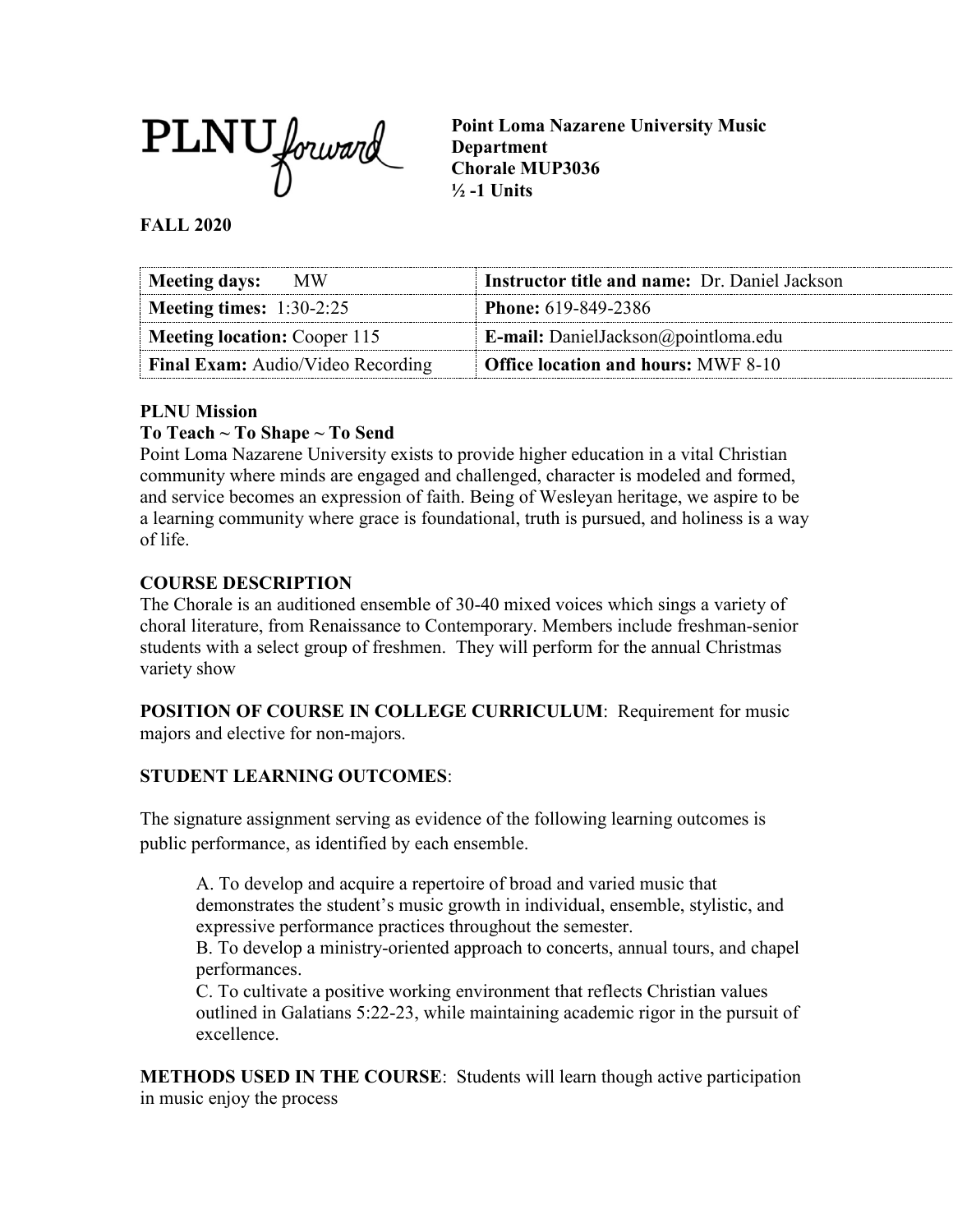## **STATE AUTHORIZATION**

State authorization is a formal determination by a state that Point Loma Nazarene University is approved to conduct activities regulated by that state. In certain states outside California, Point Loma Nazarene University is not authorized to enroll online (distance education) students. If a student moves to another state after admission to the program and/or enrollment in an online course, continuation within the program and/or course will depend on whether Point Loma Nazarene University is authorized to offer distance education courses in that state. It is the student's responsibility to notify the institution of any change in his or her physical location. Refer to the map using the below link to view which states allow online (distance education) outside of California. [https://www.pointloma.edu/offices/office-institutional-effectiveness](https://www.pointloma.edu/offices/office-institutional-effectiveness-research/disclosures)[research/disclosures](https://www.pointloma.edu/offices/office-institutional-effectiveness-research/disclosures)

**CLASS PREPARATION**: Students are expected to listen to music that Chorale is rehearsing and be prepared to sing a variety of vocal literature.

## **EVALUATION**:

- A. 1/3 of grade will attendance
- B. 1/3 of grade will active participation
- C. 1/3 of grade will be from practical assignments

**ATTENDANCE POLICY**: All students will be given 100 points possible for attendance. One point will be deducted for each **unexcused** tardy and three points will be deducted for all unexcused absences. Students are to notify Dr. Jackson before an absence or tardy occurs so that the absence/tardy can be excused. There will be no penalty for **excused** absences or tardies. It is important that you attend every required rehearsal for your performing (MUP) ensemble.

Scholarship students who schedule classes that conflict with choral performing ensemble rehearsal schedules will have their music scholarship award reduced by 10% for each day of the week that is in conflict. For example, if you schedule a Monday or a Thursday class against a choral ensemble, you will incur a 10% penalty; if you schedule a Tuesday-Thursday class against a choral ensemble, you will incur a 20% penalty

## **1. Attendance Policy for Point Loma Nazarene University Music Department**

Students will be advised each term of the schedule of specific ensemble performance obligations they are expected to meet; missing a scheduled performance will result in 1-3 full grades lower (see Attendance/Participation Policy below). It is expected that the ensemble performances will take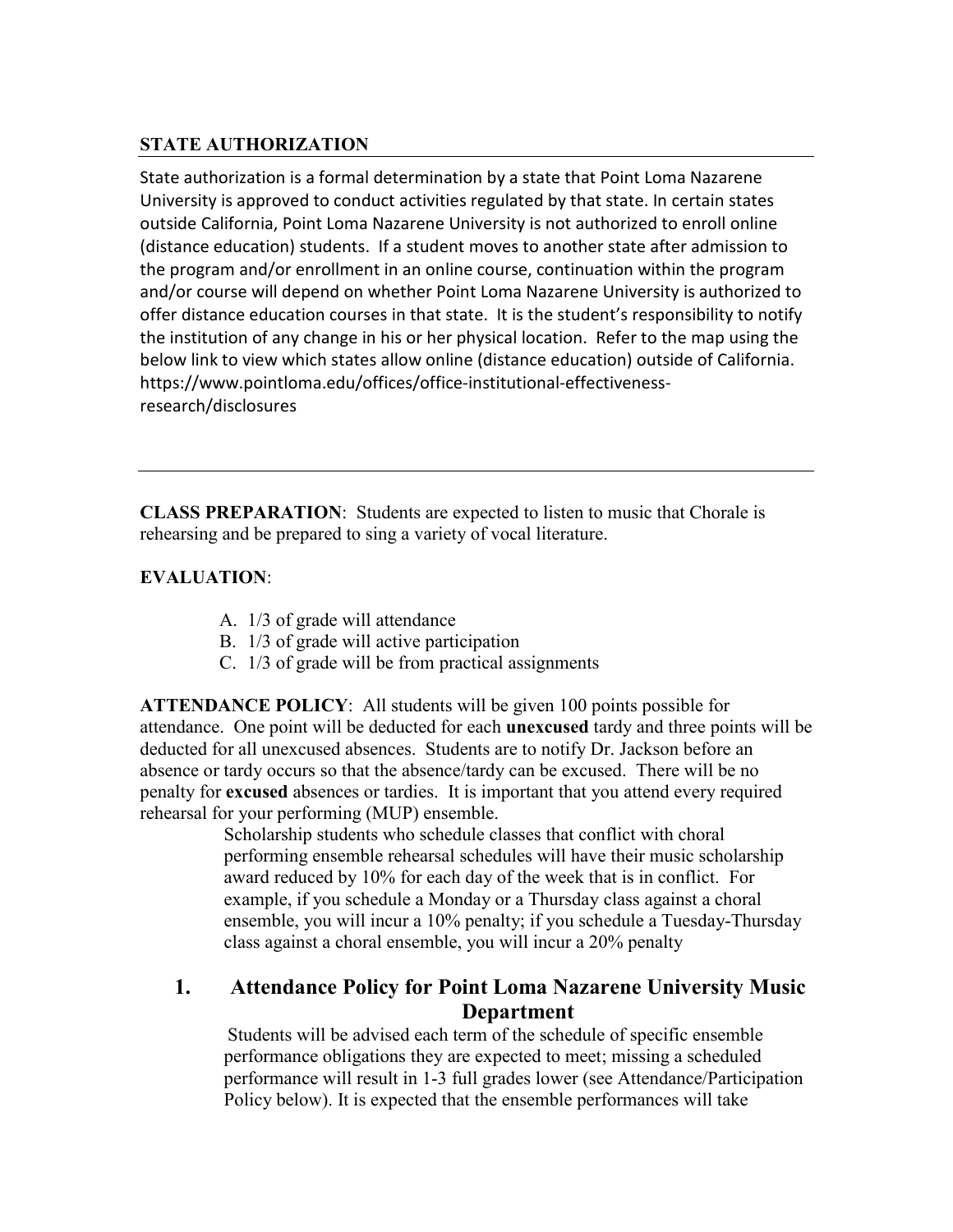precedence over outside commitments. Students may only petition an absence penalty for circumstances that are beyond their control such as sickness and personal family matters.

1. Ensemble grades are based on attendance, attitude, and achievement. Students are required and expected to perform to the utmost of their ability, displaying a professional attitude in rehearsals and concerts.

2. Absences due to illness or of a personal nature should be cleared with the conductor of your assigned ensemble. Requests due to personal injury must be accompanied by medical documentation. Timely reporting will help students to avoid penalties due to absence from rehearsals or concerts.

3. At their discretion, conductors may excuse students from rehearsals or concerts for PLNU activities.

4. At their discretion, conductors will have a choice of lowering up to three full grade for missing a performance event. For example, a missed performance for service club may only be docked by one grade while a spring concert would bring a grade down by three full letter grades.

5. Failure to meet the basic guidelines above may result in a student forfeiting their scholarship.

This policy above, instituted by the PLNU Music Department states the minimum requirement for all courses. Individual professors **do not** have the option of establishing a more lenient policy; they may, however, establish a more rigorous policy, which is to be described in their course syllabus.

**CHORAL UNION ATENDANCE POLICY**: All music majors, and scholarship students are required to sing in this ensemble. Failure to complete the choral union requirement will result in two full grades lower. Rehearsals are 2nd Quad, T-Th, 12:30- 1:20 + One Monday evening in December), or Monday evenings, 7:00-9:30. Students provide their own score (\$10).

**UNAUTHORIZED CELL PHONE USE:** A student's final grade will receive a 4% deduction for EACH unauthorized use of a cell phone.

**INSTRUCTOR AVAILABLITIY**: Students may call or e-mail the Dr. Jackson for a private conference. I also have an open door policy in other words, if you drop by my office and I am available, please come in.

**SPIRITUAL GOALS:** PLNU strives to be a place where you grow as whole persons. To this end we provide resources for our graduate students to encounter God and grow in their Christian faith. At the Mission Valley campus we have an onsite chaplain, Rev. Nancy Pitts who is available during class break times across the week. If students have questions, a desire to meet with Rev Pitts or prayer requests you can contact her directly at [gradchaplainmissionvalley@pointloma.edu.](mailto:gradchaplainmissionvalley@pointloma.edu) [In addition there are resources for your](mailto:gradchaplainmissionvalley@pointloma.edu.%20%20%0dIn%20addition%20there%20are%20resources%20for%20your%20Christian%20faith%20journey%20are%20available%20at%20http://www.pointloma.edu/SpiritualDevelopment/Graduate_Students.htm.%0b)  Christian faith journey available at [http://www.pointloma.edu/experience/faith/graduate](mailto:gradchaplainmissionvalley@pointloma.edu.%20%20%0dIn%20addition%20there%20are%20resources%20for%20your%20Christian%20faith%20journey%20are%20available%20at%20http://www.pointloma.edu/SpiritualDevelopment/Graduate_Students.htm.%0b)[student-spiritual-life](mailto:gradchaplainmissionvalley@pointloma.edu.%20%20%0dIn%20addition%20there%20are%20resources%20for%20your%20Christian%20faith%20journey%20are%20available%20at%20http://www.pointloma.edu/SpiritualDevelopment/Graduate_Students.htm.%0b)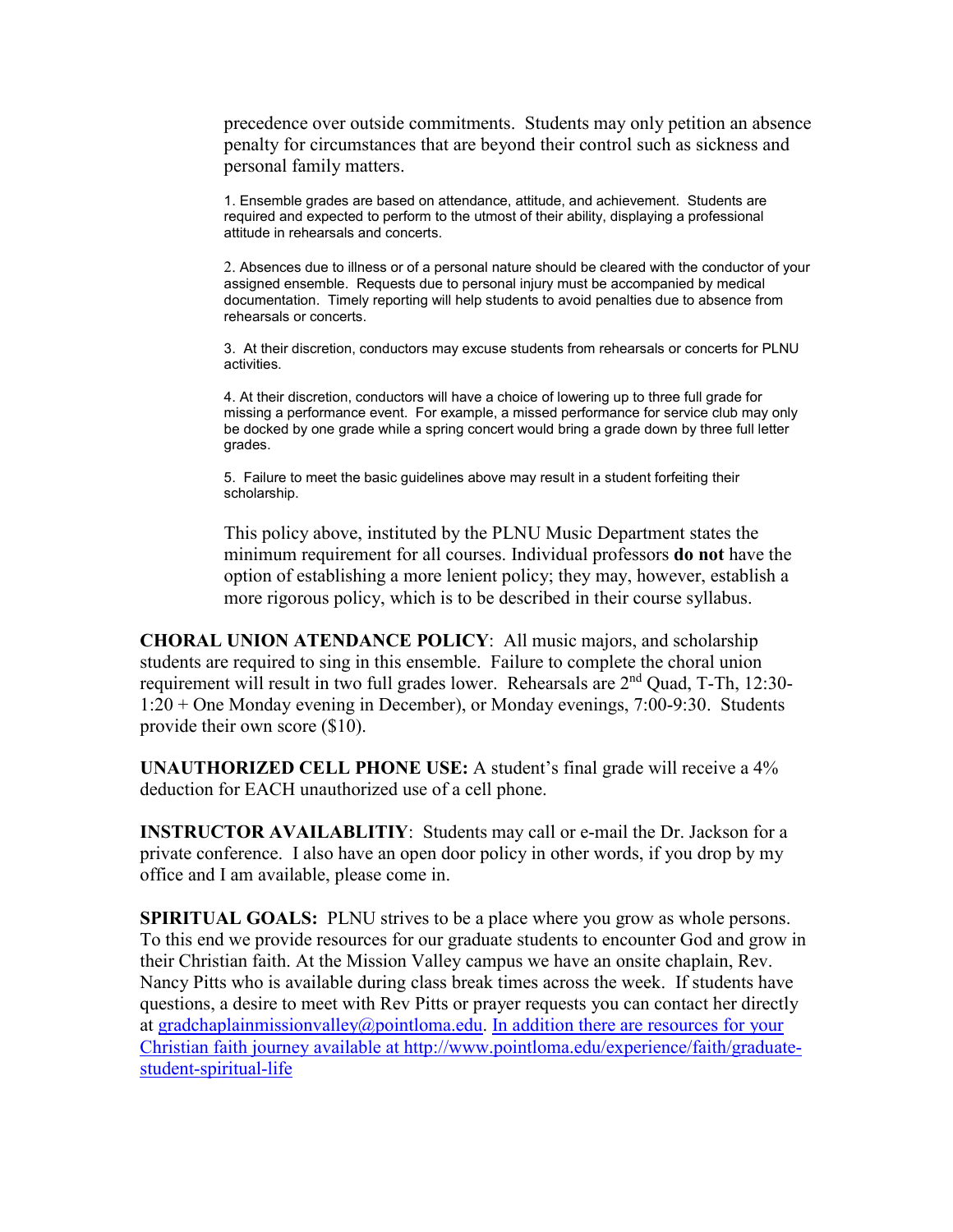## **INCOMPLETES AND LATE ASSIGNMENTS**

All assignments are to be submitted/turned in by the beginning of the class session when they are due—including assignments posted in Canvas. Incompletes will only be assigned in extremely unusual circumstances.

# **FINAL EXAMINATION POLICY**

Successful completion of this class requires taking the final examination **on its scheduled day**. The final examination schedule is posted on the [Class Schedules](http://www.pointloma.edu/experience/academics/class-schedules) site. No requests for early examinations or alternative days will be approved.

NOTE: The following policies are to be used without changes:

# **PLNU COPYRIGHT POLICY**

Point Loma Nazarene University, as a non-profit educational institution, is entitled by law to use materials protected by the US Copyright Act for classroom education. Any use of those materials outside the class may violate the law.

## **PLNU ACADEMIC HONESTY POLICY**

Students should demonstrate academic honesty by doing original work and by giving appropriate credit to the ideas of others. Academic dishonesty is the act of presenting information, ideas, and/or concepts as one's own when in reality they are the results of another person's creativity and effort. A faculty member who believes a situation involving academic dishonesty has been detected may assign a failing grade for that assignment or examination, or, depending on the seriousness of the offense, for the course. Faculty should follow and students may appeal using the procedure in the university Catalog. See [Academic Policies](http://catalog.pointloma.edu/content.php?catoid=18&navoid=1278) for definitions of kinds of academic dishonesty and for further policy information.

## **PLNU ACADEMIC ACCOMMODATIONS POLICY**

If you have a diagnosed disability, please contact PLNU's Disability Resource Center (DRC) to demonstrate need and to register for accommodation by phone at 619-849-2486 or by e-mail at [DRC@pointloma.edu.](mailto:DRC@pointloma.edu) See [Disability Resource Center](http://www.pointloma.edu/experience/offices/administrative-offices/academic-advising-office/disability-resource-center) for additional information.

# **PLNU ATTENDANCE AND PARTICIPATION POLICY**

Regular and punctual attendance at all classes is considered essential to optimum academic achievement. If the student is absent from more than 10 percent of class meetings, the faculty member can file a written report which may result in de-enrollment. If the absences exceed 20 percent, the student may be de-enrolled without notice until the university drop date or, after that date, receive the appropriate grade for their work and participation. See [Academic Policies](http://catalog.pointloma.edu/content.php?catoid=18&navoid=1278) in the Undergraduate Academic Catalog.